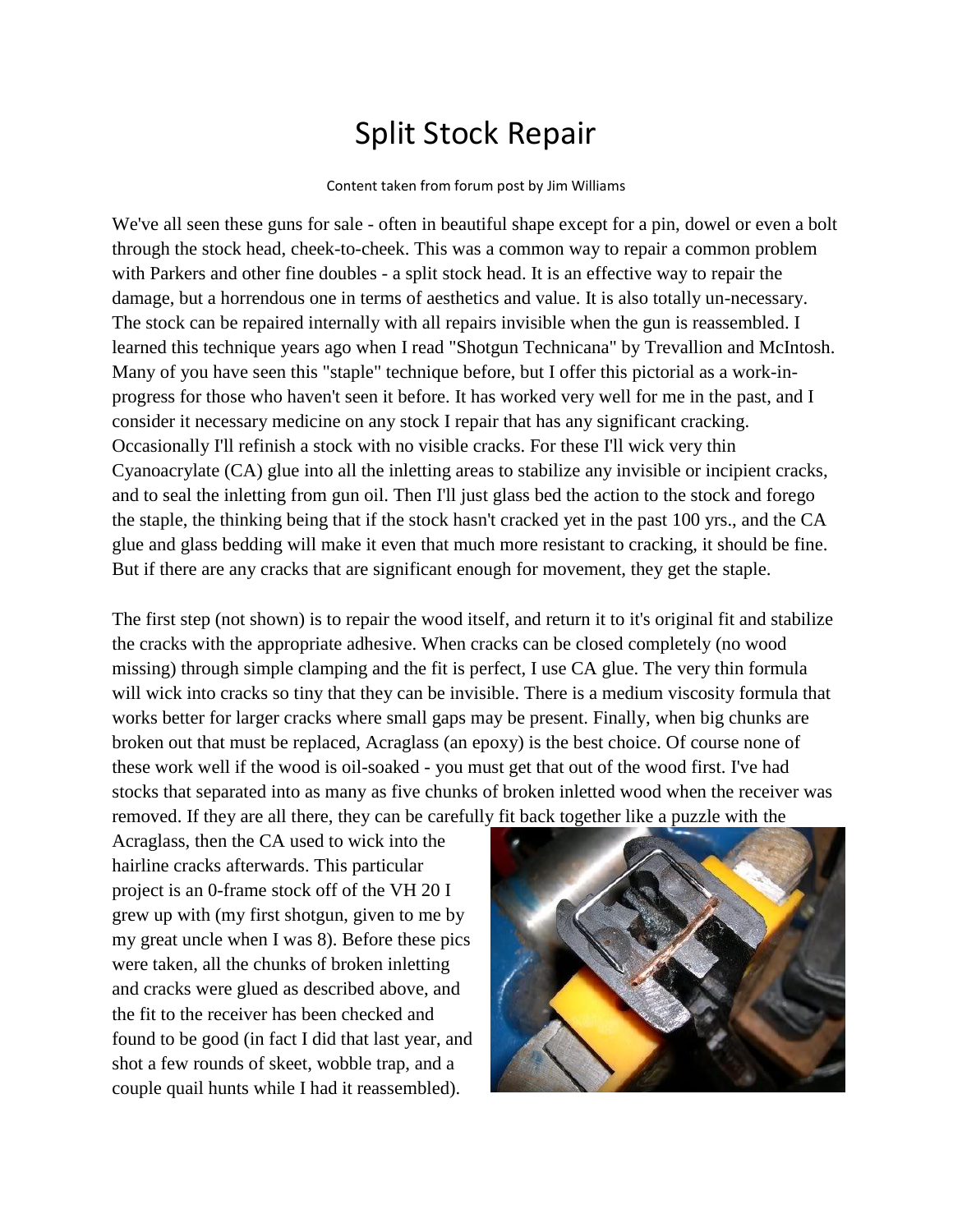Satisfied with the fit and repair, I have disassembled it again to make the repairs permanent (staple, glass bed, then re-finish, re-checker, etc.) and get the gun finished for this year's season.

In the first pic, you can see the staple has been made from 1/16" stainless rod (actually, this is a cut-off from a surgical steel orthopedic Steinman pin, the remainder of which I installed in some dog's fractured leg somewhere along the way). On the face of the stock head, you can see the holes drilled for the "legs" of the staple, and a channel cut across the face of the stock to allow the crossbar of the staple to sink down below flush. Placement of the legs should be into the meatiest portion of the stock cheeks, and care must be taken to drill vertically to make sure that both leg-holes are parallel (and to make sure you don't drill out the side of the cheek). Hole-tohole distance must match the dimensions of the staple legs precisely. Once the holes are drilled, a straight edge is used to scribe the borders of the cross channel across the face, then the channel is routed using a small burr in a rotary tool. The depth of the channel must be deep enough to allow the crossbar of the staple to fit below flush with the face of the stock (in order to avoid interference with the receiver fit). Also, where the channel meets each leg-hole, it must be radiused down into the hole to allow for clearance of the inside radius of the bend on each leg of the staple:

Once the drilling and routing is done, the staple is carefully fit into place. The holes are not overbored, but rather drilled to the actual diameter of the pin for a very tight fit. However, repeated working in and out of the staple as it is worked to depth will allow the holes to be worried enough that the staple can be set most of the way with firm hand pressure:



Almost home. It starts to get real tight around here, and you can't go much deeper without providing a means for retrieval: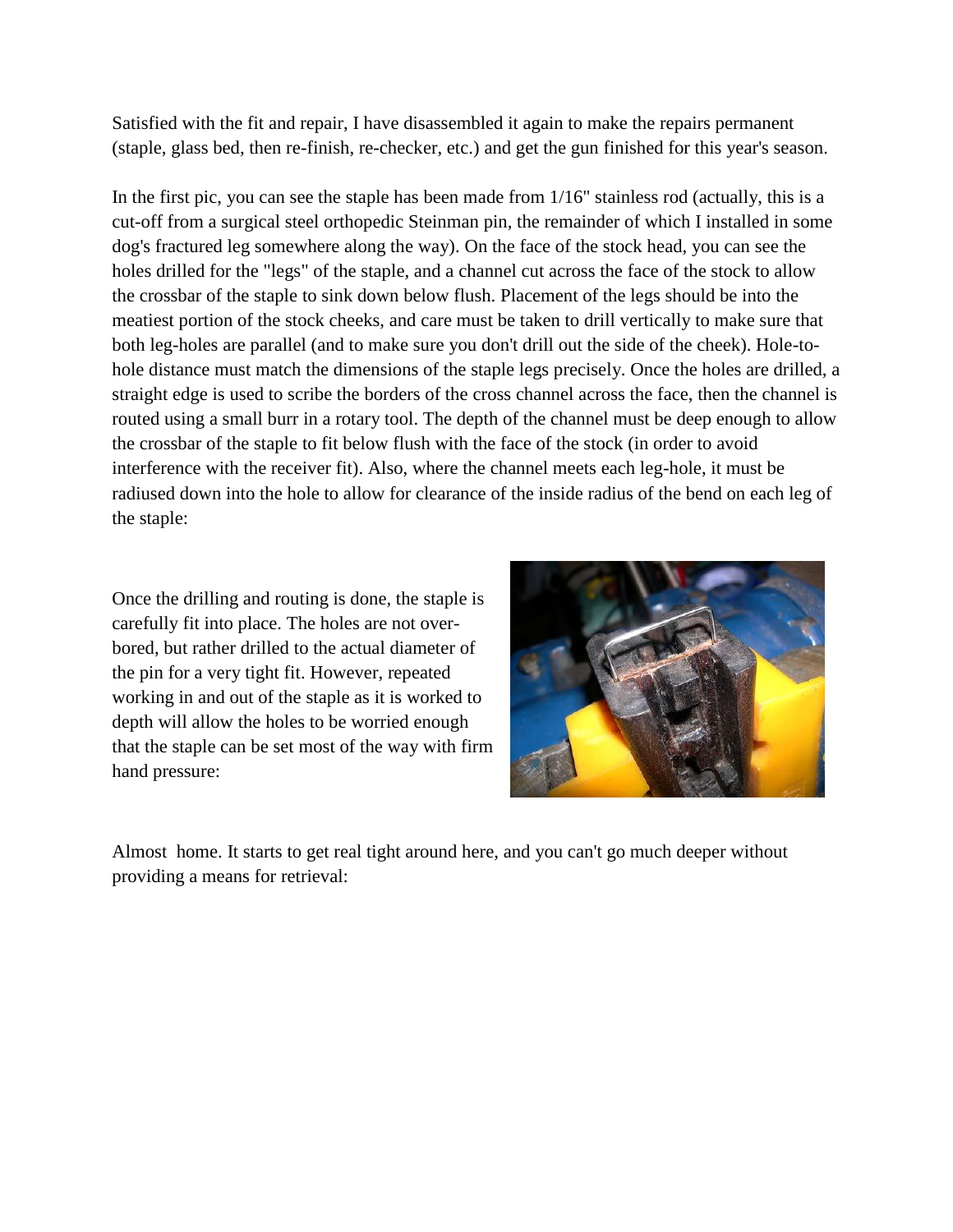

Fully home. If fit properly, it must be driven with a hammer the last 1/4 inch or so, using the flat blade of a small slotted screw driver as a punch. You must provide yourself a means for retrieval before doing this (see the small green wires). Otherwise you will never get it back out. If you were to commit to driving it all the way without means for retrieval, then find out it wouldn't quite go below flush for some reason, you'd be in a mess. But the wires can be used to provide traction and it can be rocked out. By the way, the shiny appearance of the inletting is not oil in the wood, but rather the hardened surface that results from being soaked in CA glue after thorough degreasing:

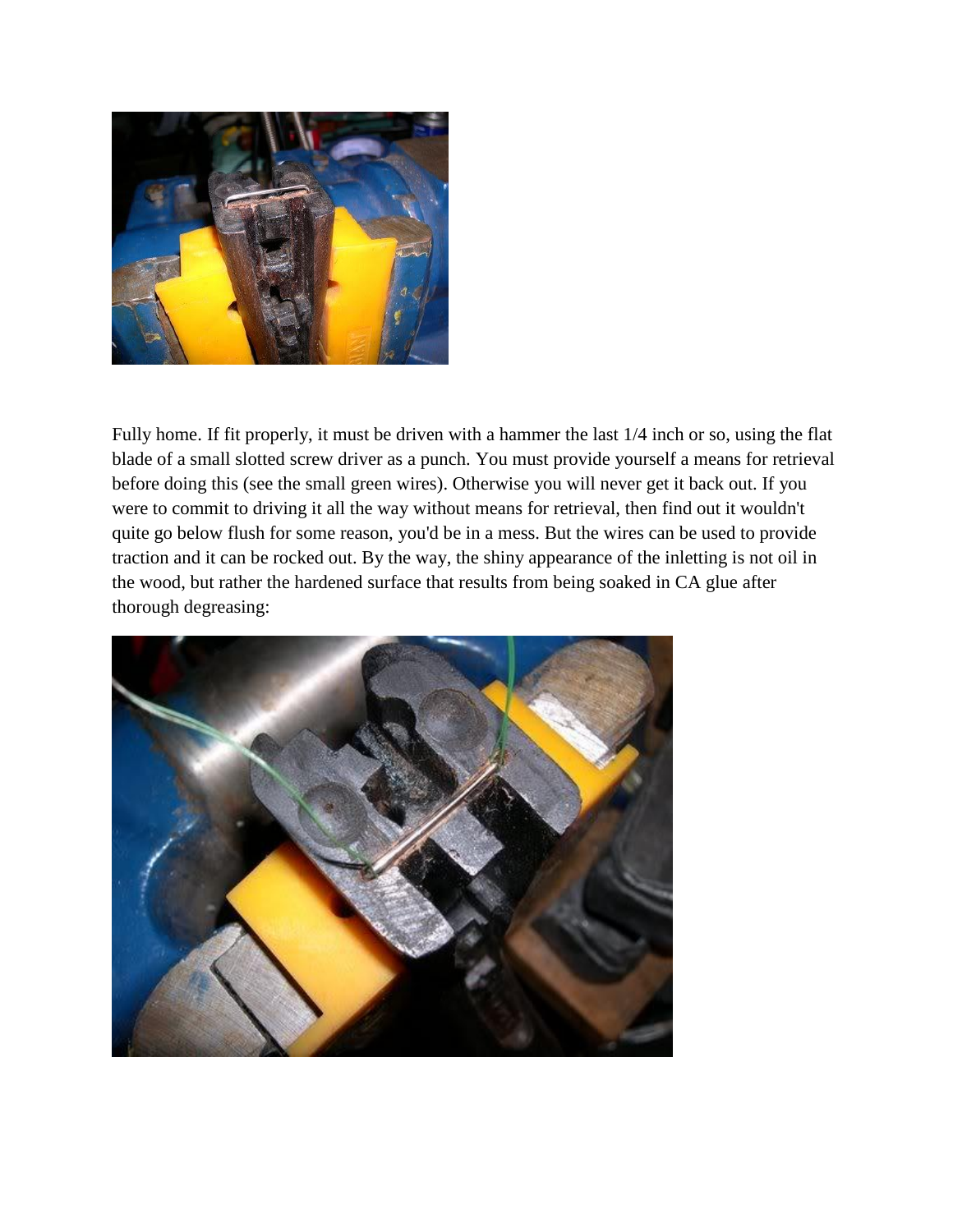Finally, using a straight-edge to make sure that the crossbar of the staple is well-below flush with the face of the stockhead



This is the first 0-frame I've performed this procedure on. It is more difficult, the placement a little less optimal (more towards the bottom, rather than the center of the stock face) and the diameter of the pin is necessarily a little smaller than on the standard 2-frame 12 ga. repair. In fact, I have a 00-frame stock on my bench right now that actually would give me a little more room and a little better placement and maybe a 5/64 in. pin could be used instead of the 1/16 in. used here. Nevertheless, when this pin is installed in this 0-frame stock, it will be locked-in so tightly (first by an initial proper, tight fit, and second by filling in any remaining voids with Acraglass) that it will take incredible force to ever separate the left and right sides again. I am confident this repair will not be necessary again, unless it meets some disastrous fate.

That's about as far as I got tonight. After this pic was taken, the wires were used to remove the staple again. The receiver will now be coated with release-agent in all contact areas, in preparation for glass bedding to the stock. The next step will be to mix the Acraglass and work a little down into the holes and channel for the staple. Then the staple will get a light coating of Acraglass and driven home for the final time. Then I'll apply more Acraglass to the areas of the stock face that contact the receiver, making sure to apply enough to finish filling up the channel for the crossbar. Finally, the receiver will be quickly assembled to the stock (to full tightness) and the assembly will be allowed to cure for 24 hrs. More pics when I get a chance to get back on it.

Continuing on, the staple was ready and the receiver and trigger plate had been coated in the appropriate areas with release agent. A small amount of Acraglass epoxy was mixed along with some dye and fiberglass fiber floc for strength. A small pin was used to work some epoxy down into the holes drilled for the staple, then into the channel for the crossbar of the staple, and then finally a little was applied to the staple itself. Then the staple was inserted and driven fully home. A thin coating of the epoxy was then applied to the face of the stock, avoiding any in the circular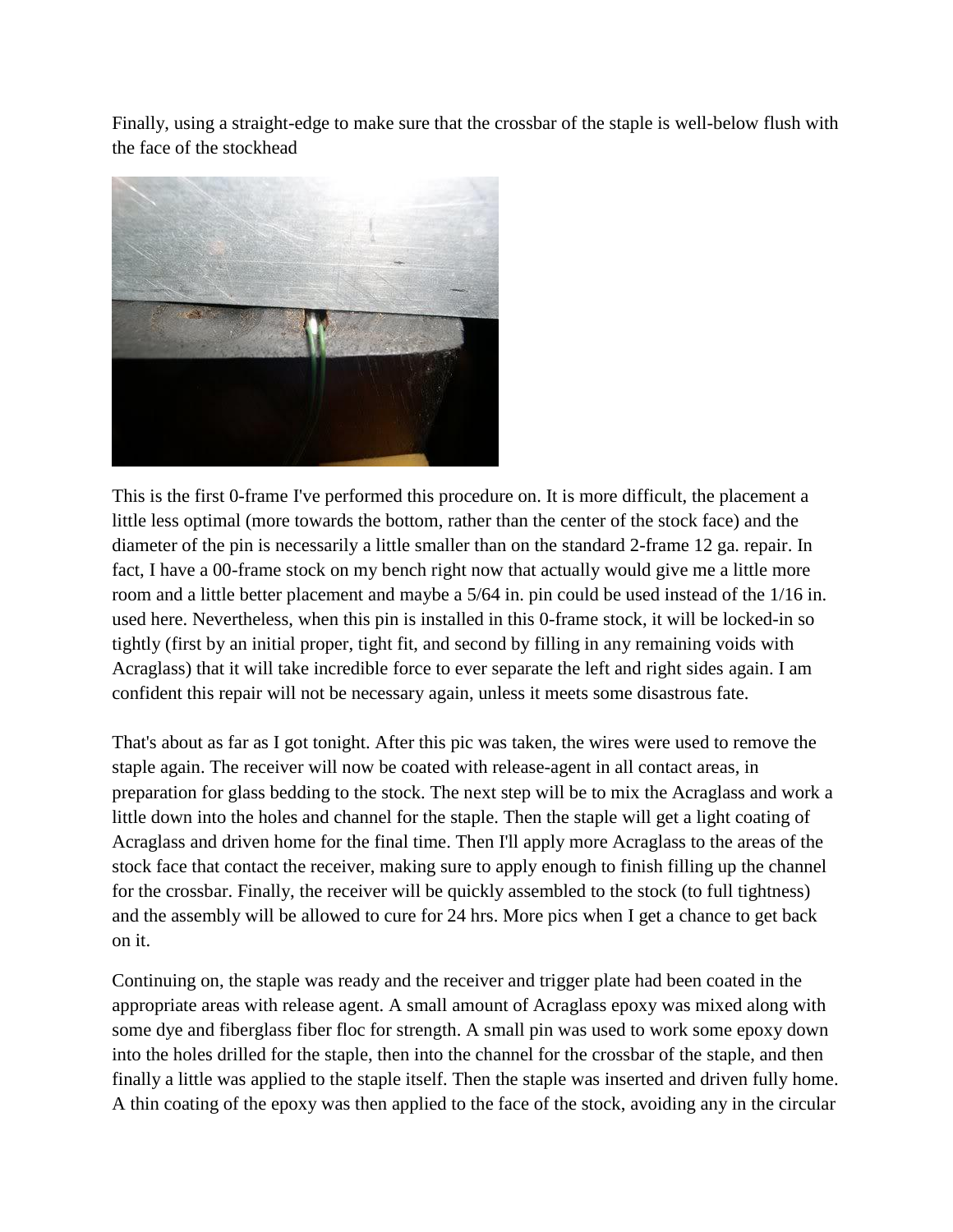recesses that allow for tumbler clearance when the gun is cocked. Also enough epoxy was applied to fill-in the channel cut for the staple crossbar. Then the receiver is quickly assembled to the stock without any fumbling or allowing it to slide around and smear the epoxy out of place. It isn't necessary, but I put everything in the stock that will be in there at the end - the safety mechanism, auto-safety rod (if desired), and top wrist-pin ferrule. It is a good idea to practice the assembly of the receiver to the gun a couple times before applying the epoxy so that you can assemble it smoothly, quickly, and without excess movement once you are ready to do it for real. The idea is to press the receiver into place, hold it tightly to the stock while you flip it over and tap the triggerplate in place, and get some screws in it to hold it firmly in place. Then you tighten all the screws down to their working tightness. A common trick of stockers is to not tighten the last 1/16 of a turn (stopping before the slots are fully qualified) until final assembly. It saves wear on the threads and assures that they will be good and tight when they are fully-qualified (slots oriented precisely as they should be). That technique works fine here. When everything is tightened down, the epoxy is allowed to cure at least 12 hrs. I parted this receiver from the stock at around the 15 hour mark. It is always a moderately tense moment, as you hope you didn't overlook something and allow the epoxy to get in somewhere that will "lock" the receiver to the stock. When ready, the screws are removed, the trigger plate is tapped out the bottom of the receiver with a soft aluminum or brass drift, and then the receiver is parted from the stock. It will usually be stuck fairly tightly, but light taps with a plastic hammer will gently jar it loose with some patience. Hold the gun around the wrist using your thumb to press down on the top tang to keep the receiver from falling when it breaks loose, then tap gently in a downward direction on the water table. Eventually you will either feel it start to move, or sometimes they just break free all at once - that's why it's good to have your thumb on the tang to keep it from falling. Once broken loose, you can carefully remove the receiver. Here's what it looks like at that point, before the "flashing" (excess epoxy that has squeezed out) is cleaned up



Another view showing the footprint of the receiver on the stock, outlined by the excess epoxy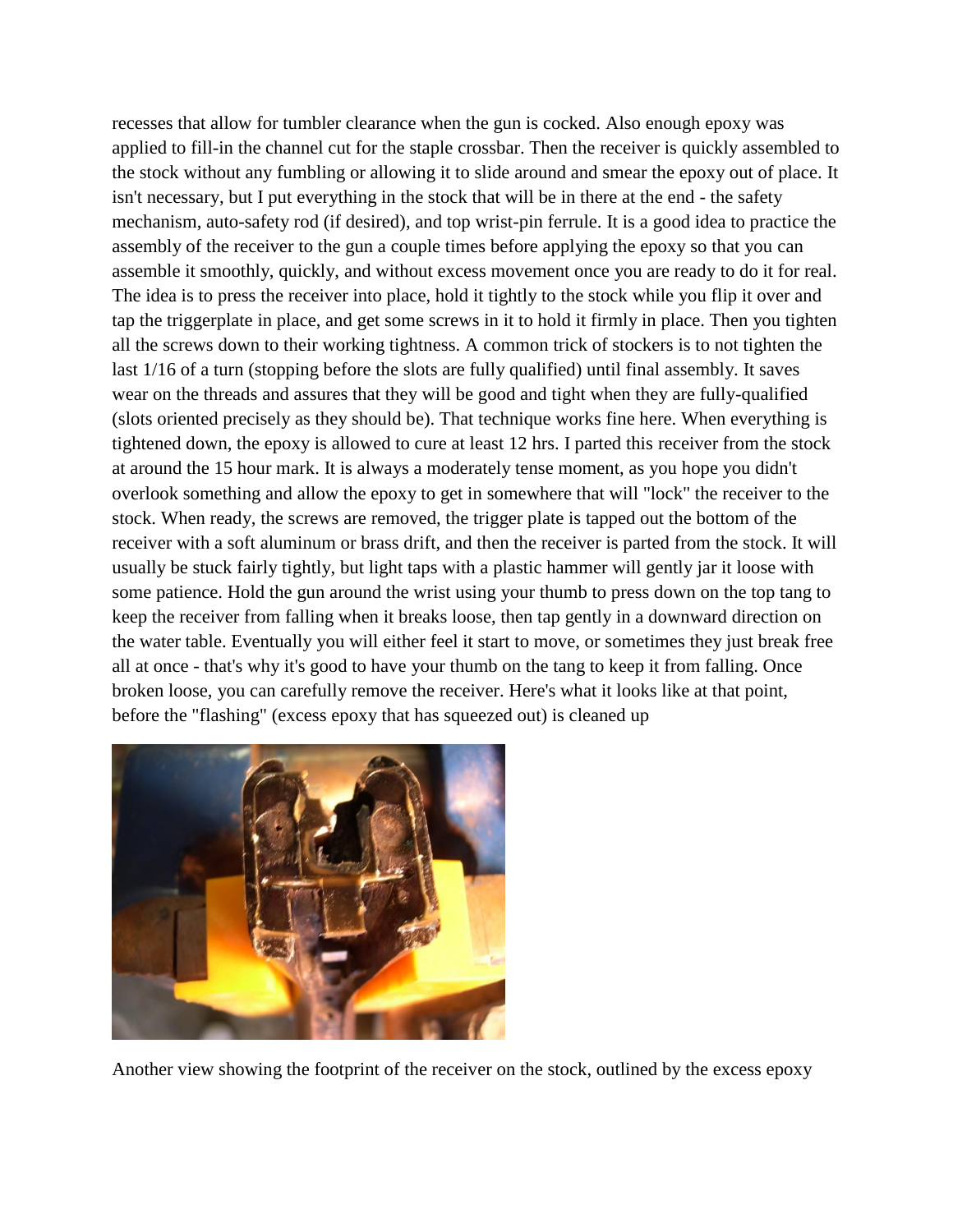

If you want to understand why Parker stocks split, take a look here (see pointer) at the thin outline, a little less than 1/8 in. wide around the outer border of the stock face. That is where the majority of contact between receiver and wood occurs - that little tiny bit of surface area is what supports most of the force of recoil. There is also a section in the center, but it has been my observation that the factory stockers usually didn't get *as good* wood-to-metal contact there because it isn't visible when the gun is assembled (I make this statement based on the observation that the thickness of the epoxy is usually a few thousandths greater in the center area than around the edges when a bedding job is examined). Consider that small area to distribute recoil force over, then concentrate it on the very outer edges of the stock which tends to create a spreading force, then remember that the rear of the top tang is shaped like a wedge and is being driven into the wrist under recoil, and it is a wonder that all of them don't split (and all of them don't). As good as the factory stockers were, it isn't humanly possible to get a 100% perfect wood-to-metal contact over the entire area where they meet. This means that recoil force is concentrated at pressure-points where wood and metal meet the tightest, and not over the other available surface area where the fit isn't as tight. Eventually the receiver will "set-back", or sink into the wood with repeated use as recoil crushes the wood fibers in the pressure-point areas. As the receiver sets back, the tang is driven into the wrist even further. The glass-bedding ensures that 100% of the surface area available for wood-to-metal contact is completely filled tightly. As a result, recoil force is evenly distributed over the widest possible surface area, and pressure points are eliminated. In addition, the epoxy is much harder than the wood, and receiver set-back is greatly reduced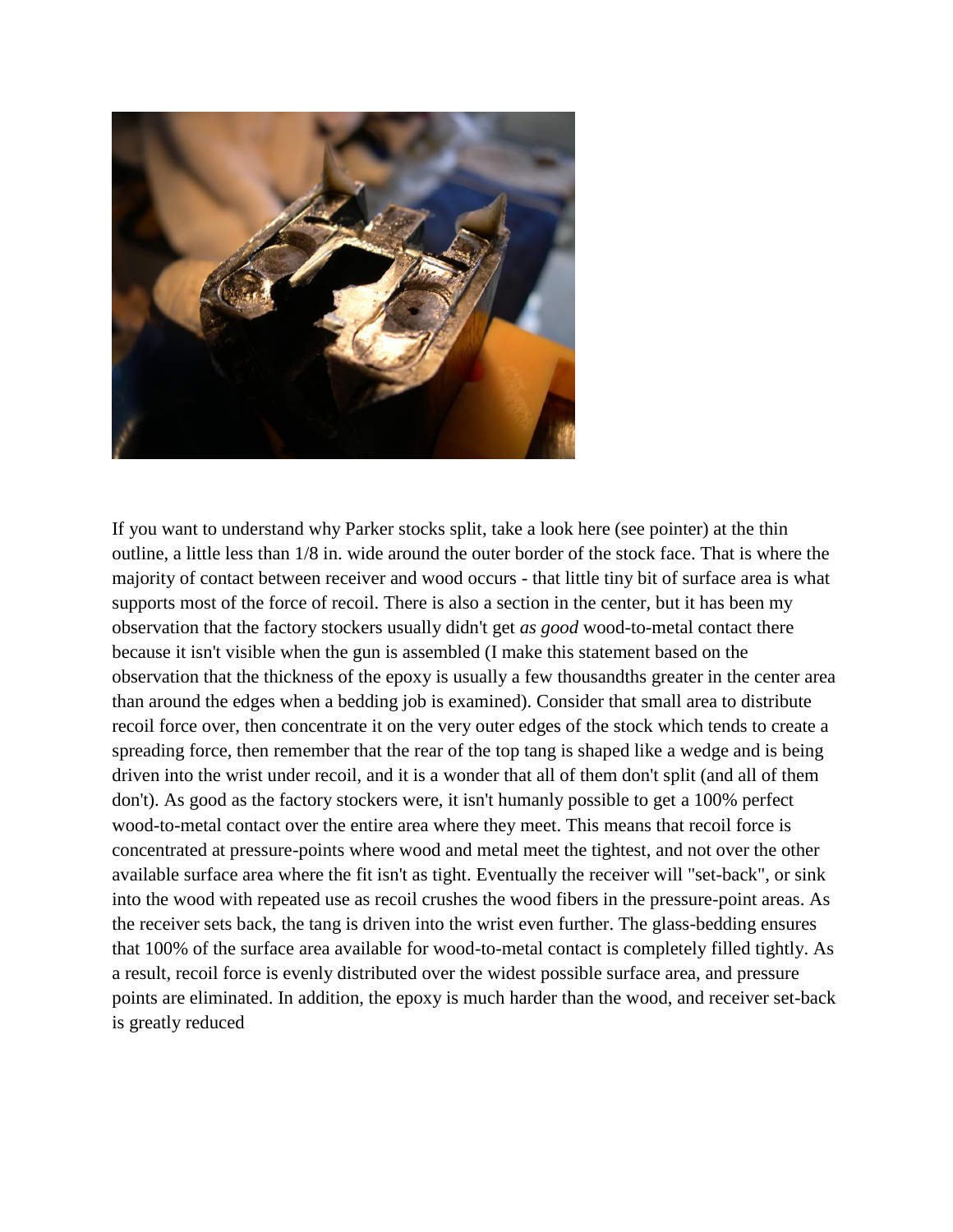

Here is the center section of the stock face that is in contact with the receiver. As stated before, it has been my observation that the factory wood-to-metal fit often isn't as tight here, as evidenced by a slightly thicker (a few thousandths) layer of epoxy being observed here when a bedding job is completed. I'm not saying they didn't have any contact, just maybe not quite as good as around the outer edges, and not necessarily on every gun. There is also a very small thin area in contact with the receiver around the edges of the center, square-shaped inletting that is provided for the bolt to retract when the gun is opened (see the shiny areas around the square inletting in the center). Glass-bedding takes advantage of all available surface area to distribute recoil force over.

I should mention here that the rough, bubbly appearance of the bedded areas is due to the fact that the release agent is still partially adhered to these areas. The underlying epoxy is nearly as smooth as a milled surface, but the thin layer of release agent still stuck to it makes it look rough under this magnification. The release agent will be all removed before final assembly.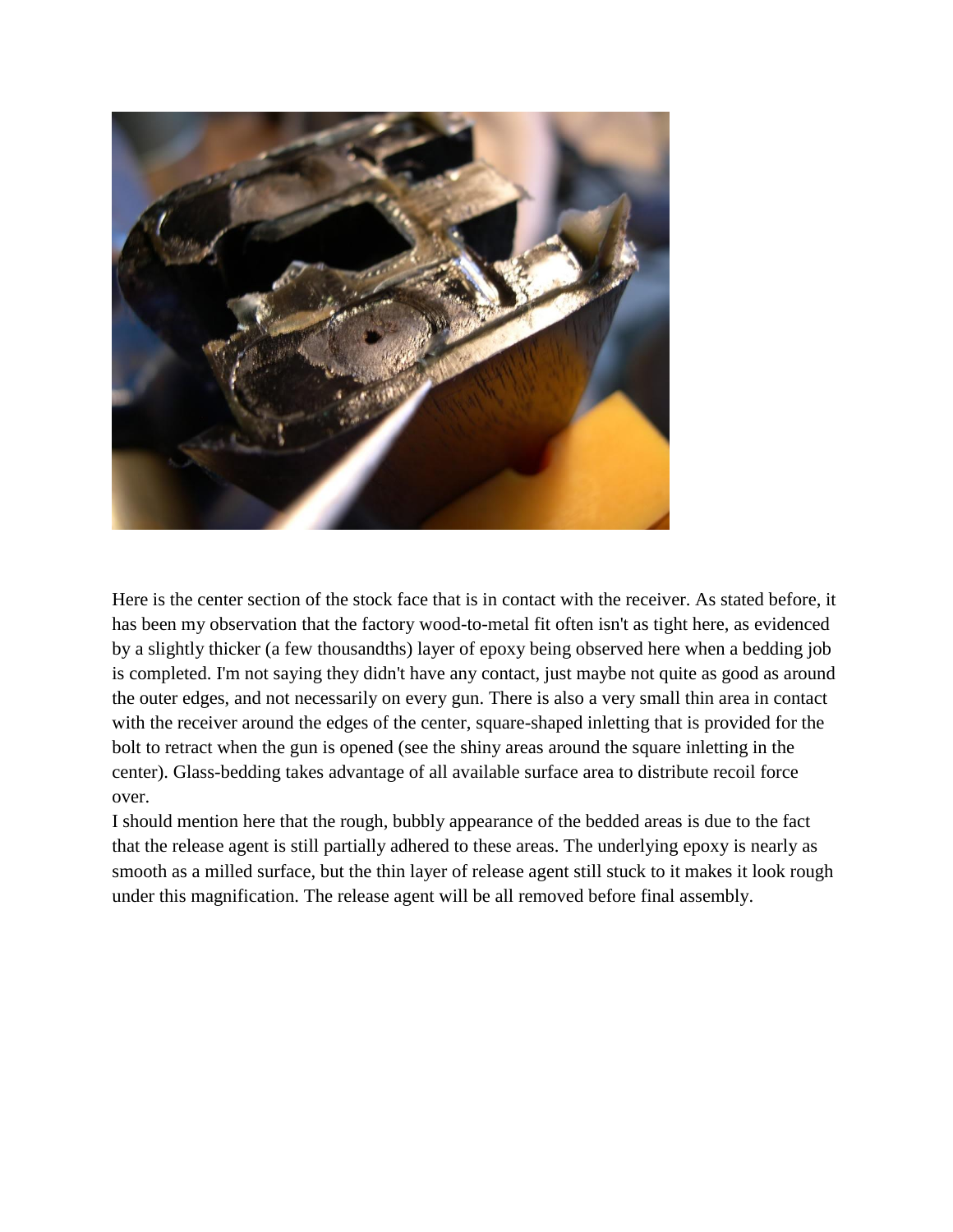

Don't forget to put release agent on the small part of the trigger plate that comes in contact with the wood when assembled (I have, but remembered before I tried to assemble it to the stock which had the epoxy already applied.) To forget could lead to a stuck triggerplate. Here's the release agent being removed from the mentioned area

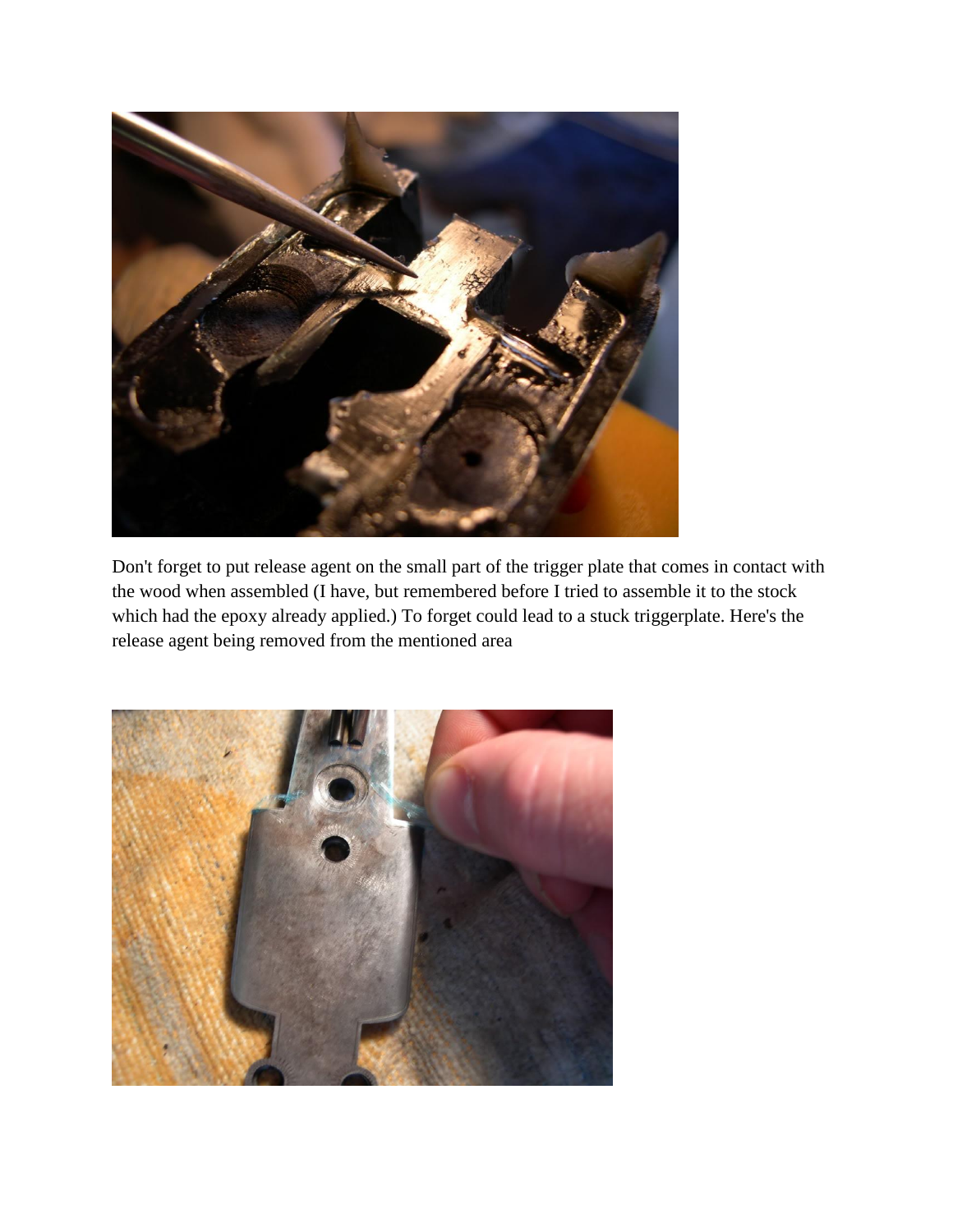OK, here's a quickly-taken, poorly-focused shot comparing the back of the frame to the stock. It makes it apparent where the areas of wood-to-metal contact are (at least the available areas for contact). Keep in mind that much of that metal in the center may not actually be in 100% tight contact if it hasn't been bedded - something to think of when you shoot heavy loads with heavy recoil. On the plus side, this small amount of contact area is huge compared to a lot of sidelocks! The next step will be to clean up all the release agent still stuck to the epoxy, and sand/grind away the flashing where the epoxy has been squeezed out.



I just realized that one of my pics fortuitously illustrates the observation I made earlier about the original wood-to-metal contact being typically better around the edges of the stock than in the center, thereby concentrating recoil force around the outer surface.

In the pic below (post-bedding), the stockface wood is very dark brown since it has been previously saturated with thin CA glue to seal/toughen it prior to the bedding. The epoxy is a lighter, caramel color. In the areas where the wood-to-metal contact is very good, the epoxy gets squeezed almost entirely out and the resulting layer left behind is so thin it is transparent and the dark brown wood underneath shows right through. In the areas where the fit is not as good, less epoxy gets squeezed out leaving a thicker layer behind to fill the gap. The thicker areas show up as the caramel color of the epoxy itself, since it is too thick to be transparent and the dark wood underneath is not visible through it. The red arrow indicates the thicker area of epoxy near the bottom of the square-shaped piece of inletting, and you can see the fit is better just above where the caramel color gives way to the dark brown wood underneath as you move upwards towards where the staple is placed. It is also apparent that there was a good fit all around the edges of the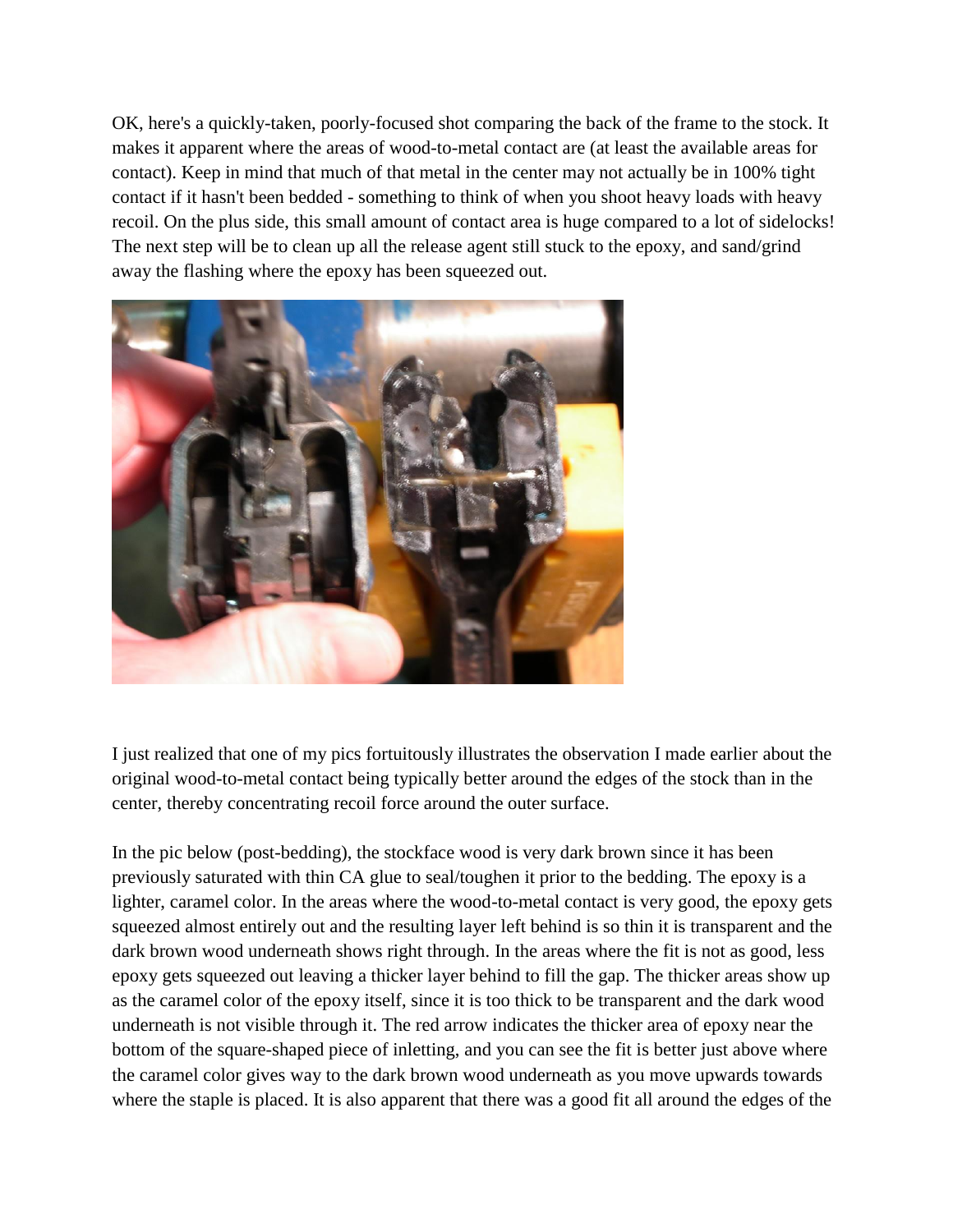stock because those areas show no appreciable thickness of the Acraglass. In the circled area a smaller area of thicker epoxy is visible where the fit wasn't as good. Glass-bedding fixes these areas on poor contact, of course.



I use a oil/poly blended product called Permalyn (available through Brownell's) for sealing and filling the grain. It comes in a Sealer for initial coats, and a Finish for building up the finish. There is a very similar blended product called Pro Custom Oil that I hear good things about. After I've completely filled the grain with multiple wet-sanded coats, I give it a final wet-sanding (using the Permalyn Sealer as the lubricant) with 320 wet/dry, wiping it clean as I go. I use Galazan's Pre-64 Winchester stain which I think is a pretty good match for Parker color, and I use it ON TOP of the Permalyn. When dry, the final finish is Napier's Oil, which is an English product and it is a proprietary blend of all natural oils. It goes on right over the stain and it goes on very, very thin. In fact, only a few drops will do a coat for the entire stock, then I use nylon stockings (because they are lint-free) to wipe off almost all of it while it is still wet, and then rub it out with my hand to get an even sheen. It takes 3 or 4 of these cycles to end up with a good, consistent-all-over appearance, and it avoids any sanding-through of the stain (a very hard thing to fix).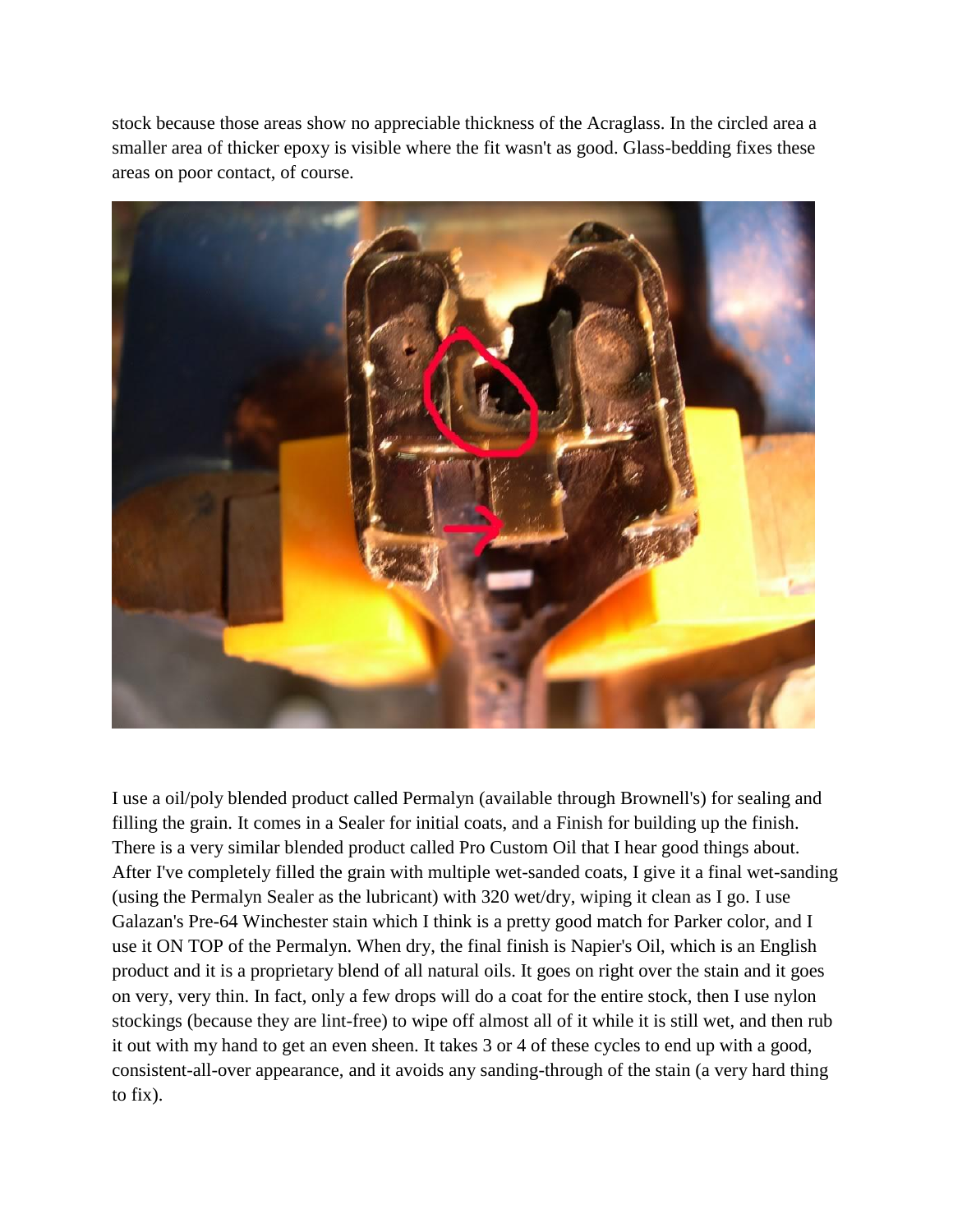One day I'll try and master the French Polish technique used by many here. It is far less labor intensive, is true to the original finish, and looks pretty good from the examples I've seen. Austin Hogan has written extensively on that technique. It's on my to-do list one day. I experimented with it some, but had trouble filling the grain and couldn't get a streak-free finish, but I admit I haven't given it enough effort yet to give up on it. I learned everything about the technique I use from a master stockmaker who is a good friend and lives nearby. He has said on many occasions that anytime stockmakers get together at a show, the hot topic is always "what finish technique are you using?" It seems everyone is always looking for a better look and an easier job. In the meantime, here's a couple of mine finished with the technique described



## **NOTE**: CA glue is:

 $CA = Cyanoacrylate$  glue (i.e. "Super Glue"). However, the grade that is used for  $R/C$  aircraft building is far superior to the kind you usually find in the hardware store or Wal-Mart. Brownell's carries the "Hot Stuff" brand, which is an R/C product and works fine, but my favorite brand is the premium brand under the "Zap" label. In many years of R/C building, I found it to handle really well.

CA comes in several viscosities. The two that are most useful are the thinnest one, and the medium-viscosity one. The thin formulation will wick itself into cracks that you can't even see